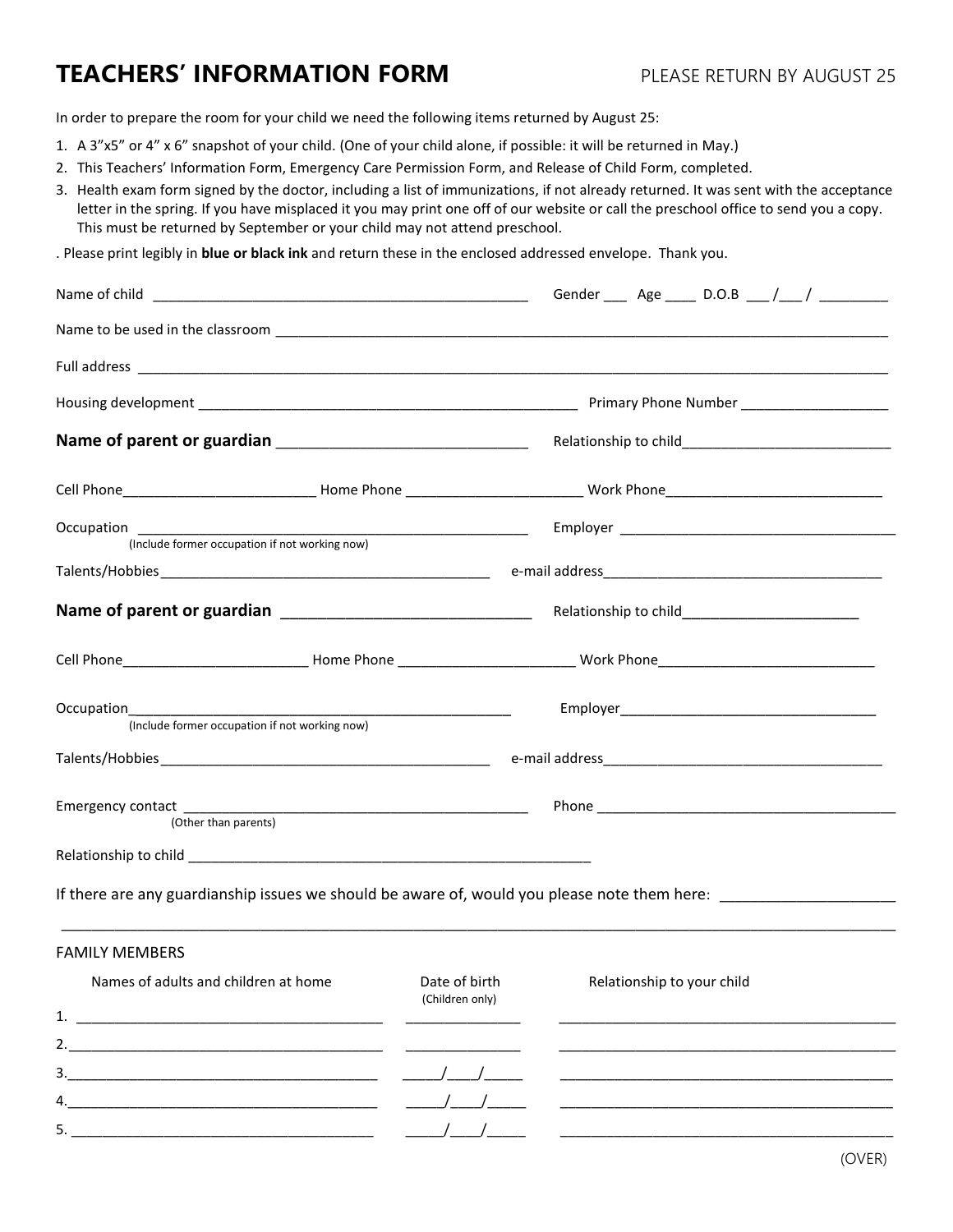Other stepfamily members, important relatives, caregivers, or close friends not living at home:

| Name                                             | Relationship to your child                                                                                                              |
|--------------------------------------------------|-----------------------------------------------------------------------------------------------------------------------------------------|
|                                                  |                                                                                                                                         |
|                                                  |                                                                                                                                         |
|                                                  |                                                                                                                                         |
|                                                  |                                                                                                                                         |
|                                                  |                                                                                                                                         |
|                                                  |                                                                                                                                         |
|                                                  |                                                                                                                                         |
|                                                  |                                                                                                                                         |
|                                                  |                                                                                                                                         |
|                                                  | Has your child had any other group experiences? Has s/he ever been away from home and family? ______________________                    |
|                                                  |                                                                                                                                         |
|                                                  |                                                                                                                                         |
|                                                  |                                                                                                                                         |
|                                                  |                                                                                                                                         |
| Current physical concerns we should be aware of: |                                                                                                                                         |
|                                                  |                                                                                                                                         |
|                                                  | (For food allergies we require an "action plan" from your child's pediatrician)                                                         |
|                                                  |                                                                                                                                         |
|                                                  |                                                                                                                                         |
|                                                  |                                                                                                                                         |
|                                                  | Occurrence of ear infections: __________ almost never _________ some _________________ frequently                                       |
|                                                  | Were there any unusual circumstances at the time of your child's birth? (i.e. difficult labor, prematurity, etc.) _____________________ |
|                                                  |                                                                                                                                         |